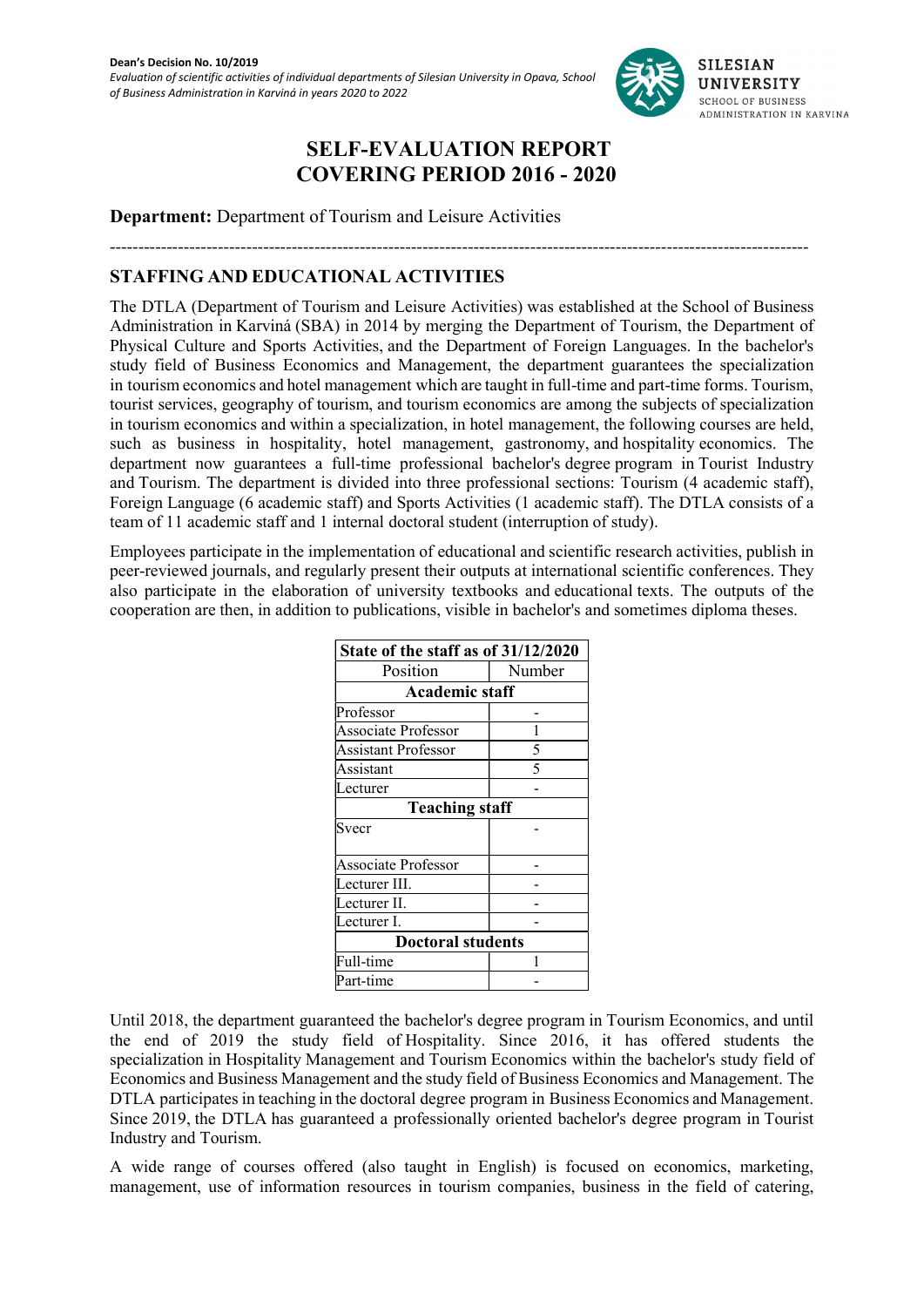

accommodation, transport, spa, and additional services. The offer of courses aims to acquire the necessary amount of knowledge and skills usable in managerial positions of graduates of the lower, middle, and top management in accommodation, catering and spa facilities, tour operators and travel agencies, tourist information centers, state administration, professional associations, regional development agencies, and even in their business activities.

| $1st$ -year students 2016-2020      |                      |    |      |    |           |    |           |                 |           |    |
|-------------------------------------|----------------------|----|------|----|-----------|----|-----------|-----------------|-----------|----|
| Period                              | 2016<br>2017<br>2018 |    | 2019 |    | 2020      |    |           |                 |           |    |
| <b>Fields of study</b>              | <b>BA</b>            | MA | BA   | MA | <b>BA</b> | MA | <b>BA</b> | MA              | <b>BA</b> | MA |
| Tourism Economics                   |                      |    |      |    |           |    |           |                 |           |    |
| Hospitality                         |                      |    |      |    |           |    |           |                 |           |    |
| Specialization Hotel<br>Management  | 25                   |    | 50   |    | 38        |    | 46        |                 | 54        |    |
| Specialization Tourism<br>Economics | 70                   |    | 65   |    | 76        |    |           |                 |           |    |
| Tourist Industry and Tourism        |                      |    |      |    |           |    | 38        | $\qquad \qquad$ | 210       |    |

At the end of 2020, approximately 10,5% of all the SBA students studied in the fields guaranteed by the department (in total 272). The recounted number of students in the fields guaranteed by the DTLA per one employee was around 68 (beyond teaching languages and physical education activities). Bachelor degree program in Tourist Industry and Tourism was in the 2nd place with the highest interest of students in bachelor degree programmes. Since 2019, when the accreditation for the Bachelor field of study 'Tourism' was approved (although in 2019, the students were admitted only in the 2nd round of the admission procedure), the number of people interested in this study programme has been growing. This trend - of the students´ interest as well as of the number of those admitted during the period monitored, continues to grow despite the overall decline in the studies at SBA, which is predominantly caused by the falling character of the demographic curve. Thus, the number of the students admitted, gradually put pressure on the capacity to increase the number of seminars and final theses supervisions. Therefore, the teachers of the department have focused mainly on ensuring teaching as well as on the students´ theses (on average 10-20 theses per an employee).

| <b>Graduates 2016-2020</b>             |    |                          |           |      |               |      |                |      |           |      |
|----------------------------------------|----|--------------------------|-----------|------|---------------|------|----------------|------|-----------|------|
| Period                                 |    | 2016                     |           | 2017 |               | 2018 |                | 2019 |           | 2020 |
| <b>Fields of study</b>                 | BA | MA                       | <b>BA</b> | MA   | <b>BA</b>     | MA   | BA             | MA   | <b>BA</b> | MA   |
| Tourism Economics                      | 35 | $\overline{\phantom{0}}$ | 3         |      | $\mathcal{D}$ |      |                |      |           |      |
| Hospitality                            | 67 |                          | 47        |      | 38            |      | $\overline{c}$ |      |           |      |
| Specialization in Hotel<br>Management  |    |                          |           |      |               |      | 6              |      | 13        |      |
| Specialization in Tourism<br>Economics |    |                          | 8         |      | 14            |      | 13             |      | 13        |      |
| Tourist Industry and Tourism           |    |                          |           |      |               |      |                |      |           |      |

The transformation of students into graduates in the monitored period was at the level of 70-80 % regardless of the specific field of study. This was in line with the general trend of university studies in the Czech Republic, where the rate of decline was highest in the first years of study. Universities were generally pressured by the policy of the Ministry of Education, Youth and Sports of the Czech Republic (MEYS) to admit students in the same or at least smaller numbers compared to the past. As a result, competition in the university market increased and applicants who failed in the first year were granted admission to study. In later years, there were mainly students interrupting their study at the SBA who found immediate employment in the labour market. Unemployment in the Czech Republic was one of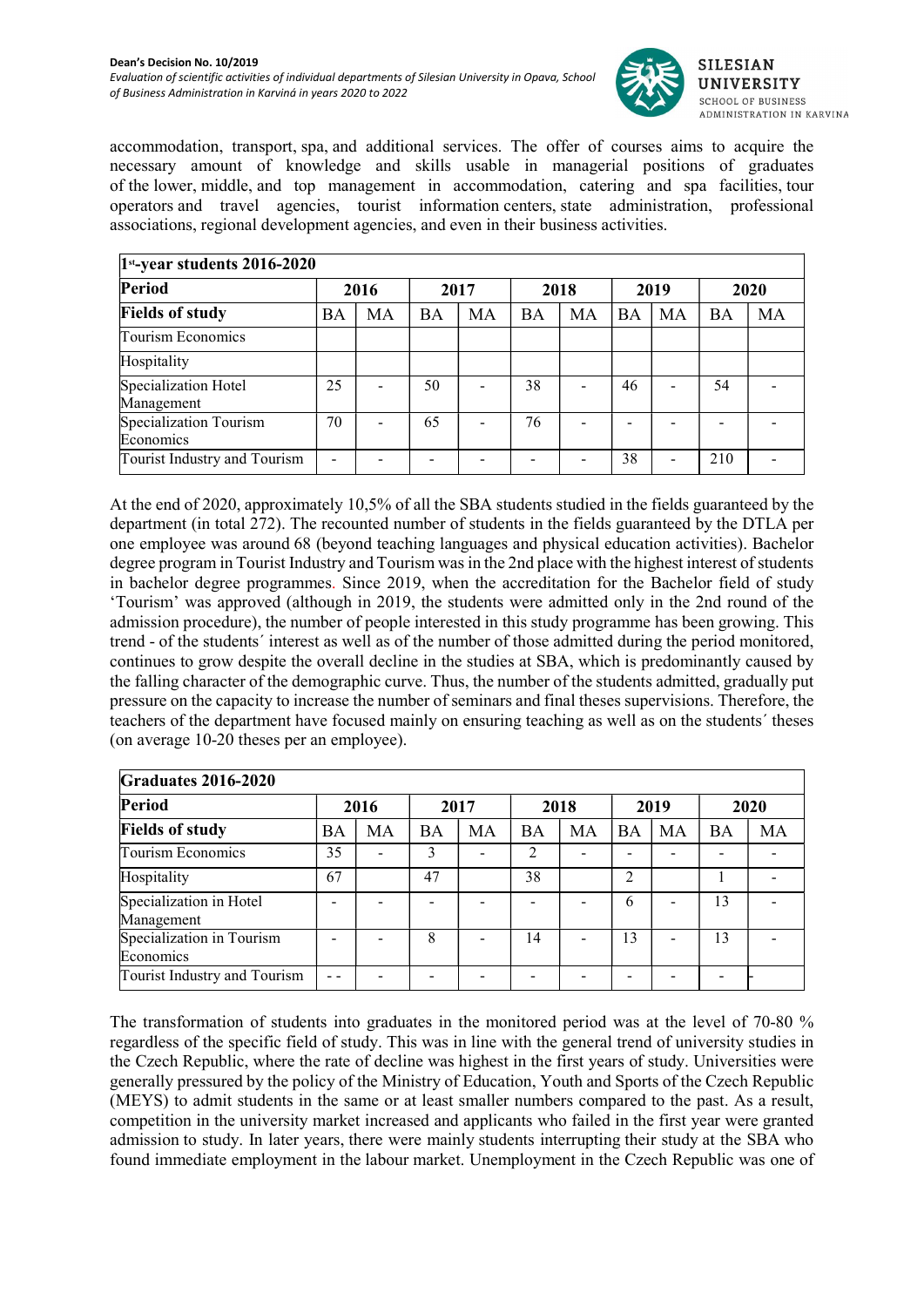

the lowest in the EU in the period under review, which led to pressure on employers to recruit among university students as well.

#### FOCUS OF SCIENTIFIC AND RESEARCH ACTIVITIES

In the period under review, the DTLA focused on relevant scientific research activities (1) in the field of tendencies and trends in tourism, (2) in the field of Czech-Polish tourist attractions in the Moravian-Silesian Region and Katowice Voivodeship, and (3) in areas of intercultural communication within the ECMT+ project. (1) Research has made it possible to confront the theory and practice of enterprises in the tourist industry, to respond to changes in the ongoing processes of globalization and changes in the field of the tourist industry. Based on the description of the potential of selected regions and the development of trends in the tourist industry, the impacts of the application of trends on the business sphere in times of changing business environment were examined. (2) The result of the research was based on the analysis of four groups of attractions in selected regions, questioning, and the SWOT analysis of the creation of proposals for implementation. (3) Research contributed to the implementation of seminars, workshops, students during their repeated two-week stays prepared their start-up and presented it.

### LEVEL OF SCIENTIFIC AND RESEARCH ACTIVITIES

In 2016-17, the main share in the DTLA's publishing activities was the outputs from conference proceedings (D), which were under the evaluated publications according to the then valid methodology of science and research of the Ministry of Education (53). In contrast, the number of articles in journals indexed in Scopus (Jsc) or Web of Science maintained by Clarivate Analytics with an impact factor (Jimp) was low at the DTLA (4). The article Jimp was not published in the monitored period. On the other hand, at that time, publishing in journals was a key qualification prerequisite for the career growth, especially in habilitations and professorships. During this period, however, neither a habilitation nor a professorship procedure took place at the DTLA.

The situation changed in 2017, when the evaluation of research organizations in the new methodology of the Ministry of Education, Youth and Sports stopped focusing on outputs in conference proceedings, the point system was removed, and quality began to be assessed instead of quantity. Therefore, in 2017- 20, the DTLA showed a decrease in the number of articles in proceedings (from 20 to 4) and a gradual increase in better quality outputs in peer-reviewed journals indexed in Scopus.

During this period, 1 assistant in the Philology degree program successfully completed his doctoral studies.

Throughout the period under review, the department reports a relatively stable number of articles published in other peer-reviewed journals other than Scopus and Web of Science (Jost). There was only one monograph (C) published one and it was the result of the OP EC project.

| <b>Publications</b>                                                  | 2016 | 2017 | 2018 | 2019          | 2020 |
|----------------------------------------------------------------------|------|------|------|---------------|------|
| Monograph (B)                                                        |      |      |      |               |      |
| Chapter in monograph $(C)$                                           |      | 2    |      |               |      |
| Article in the scientific journal with<br>impact factor (Jimp)       |      |      |      |               |      |
| Article in the scientific journal listed<br>in Scopus database (Jsc) |      |      |      |               |      |
| Article in other scientific<br>journal (Jost)                        | 6    | 9    | 3    | $\mathcal{L}$ |      |
| Article in conference proceedings<br>D                               | 20   | 10   | 12   |               |      |

SBA has long supported efforts to share the primary results of scientific research activities of faculty staff in the form of a so-called series of working papers on the website of the Institute of Interdisciplinary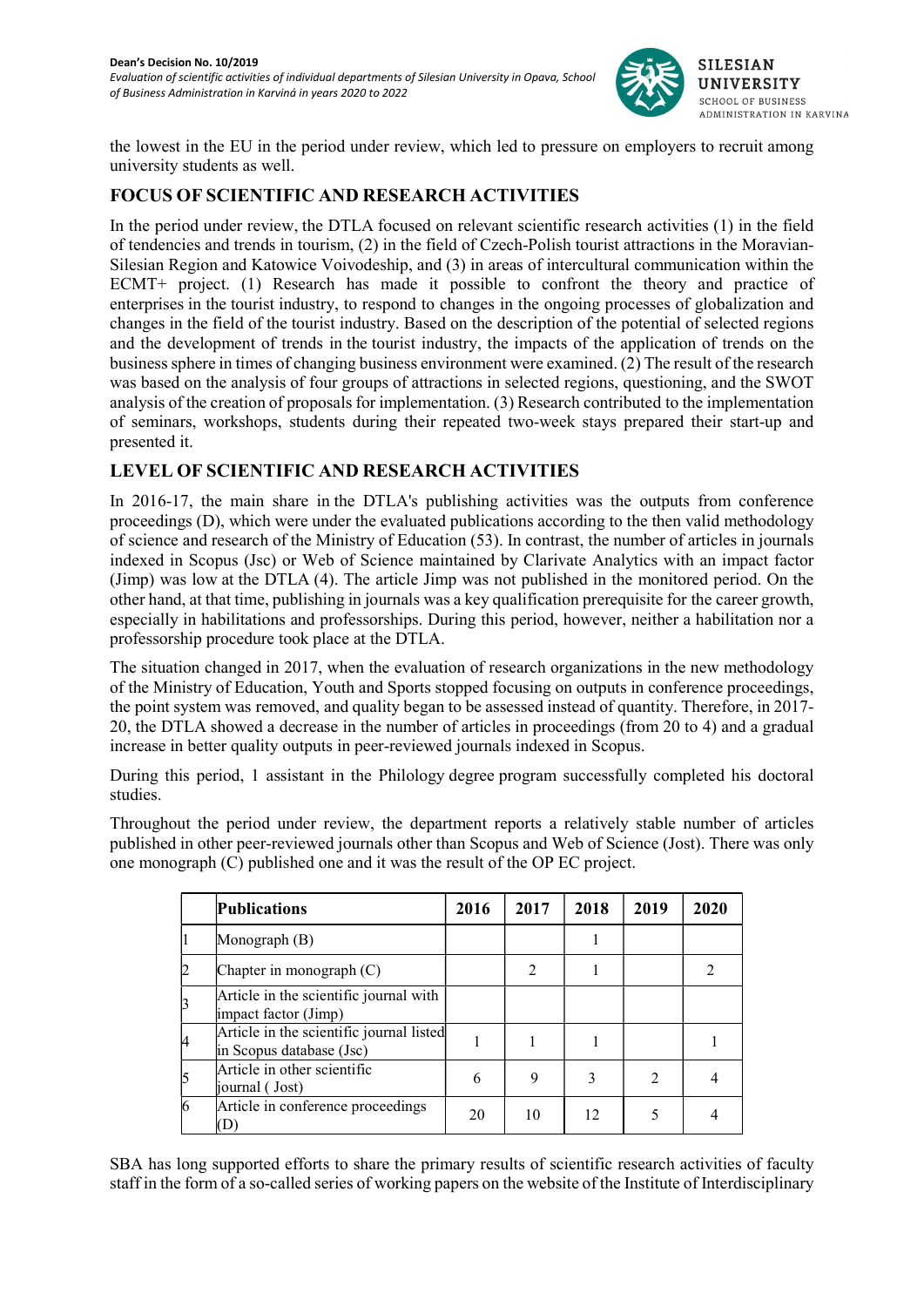

Research. The purpose is to get feedback from a professional audience before submitting an article to a journal or scientific conference. In the monitored period, there were articles published in this series 51 by the staff of the DTLA.

In cooperation with the Institute of Spa, Hospitality, and Tourism at FPF SU Opava, the DTLA has been organizing a regular international scientific conference Current Trends in Spa, Hospitality, and Tourism since 2012. Since 2020, the conference is also co-organized by EF UMB Banská Bystrica and UE Wrocław, a branch in Jelenia Góra.

In the monitored period, the DTLA organized workshops on the issues of scientific research activities with the participation of foreign academics. The purpose was to acquaint employees with examples of good practice in conducting research, data processing, evaluation, and subsequent publication in journals. Part of the seminars was "Research activities in the field of personnel management", conducted by prof. M. Vetráková, Faculty of Economics, Matej Bel University Banská Bystrica, Slovakia, 30.5. 2019.

In cooperation with the University of Economics in Wrocław, a branch in Jelenia Góra (Poland), the cooperation "Research activities in the field of spa customer satisfaction; research of trends in restaurant facilities from the point of view of companies and customers " is going on with prof. Rapacz, 22.11.2018.

In cooperation with UJEP Ústí nad Labem, a workshop was held on the topic of the Smart Region, 17.12.2019.

### SCIENTIFIC PROJECTS

Research projects are among the basic mechanisms for financing science and research at Czech universities. It is also one of the important qualitative indicators of scientific research activities of individuals and universities. We divide projects into internal and external according to the type of funding sources. Internal ones at the SBA include, for example, the Student Grant Competition and the Internal Grant System. External ones include, for example, the EU projects such as Horizon 2020, or national and regional projects such as the Grant Agency of the Czech Republic, the Technology Agency of the Czech Republic, and the Moravian-Silesian Region. From the point of view of the career growth of academics and the process of obtaining accreditation of degree programs, it is necessary in the Czech Republic to acquire and successfully solve scientific research projects from external sources.

In the monitored period, the employees of the DTLA acquired and solved several research projects (in the table below). There was a failure to obtain projects from external sources, despite several proposals submitted (a total of 3 for the period under review). The importance of these projects, especially for the accreditation of new degree programs, arouses a huge interest of Czech universities in the mass submission of these proposals. This is ultimately reflected in the level of acceptance of project proposals for funding, especially from the Grant Agency of the Czech Republic and the Technology Agency of the Czech Republic. At the end of the period under review, this success rate was around 20%.

| <b>Projects financed from external sources</b> |                    |                                                                                                                                        |                  |                                            |  |  |  |  |
|------------------------------------------------|--------------------|----------------------------------------------------------------------------------------------------------------------------------------|------------------|--------------------------------------------|--|--|--|--|
| <b>Source</b>                                  | Time<br>period     | <b>Project Title</b>                                                                                                                   | Co-/Investigator | Registration<br>number                     |  |  |  |  |
| <b>ESF</b>                                     | 2011-2014-<br>2019 | "Through targeted research in the<br>field of small and medium-sized<br>enterprises to achieve a<br>competitive knowledge<br>economy". | Pellešová / -    | <b>OP VK</b><br>CZ.1.07/2.3.00<br>/20.0016 |  |  |  |  |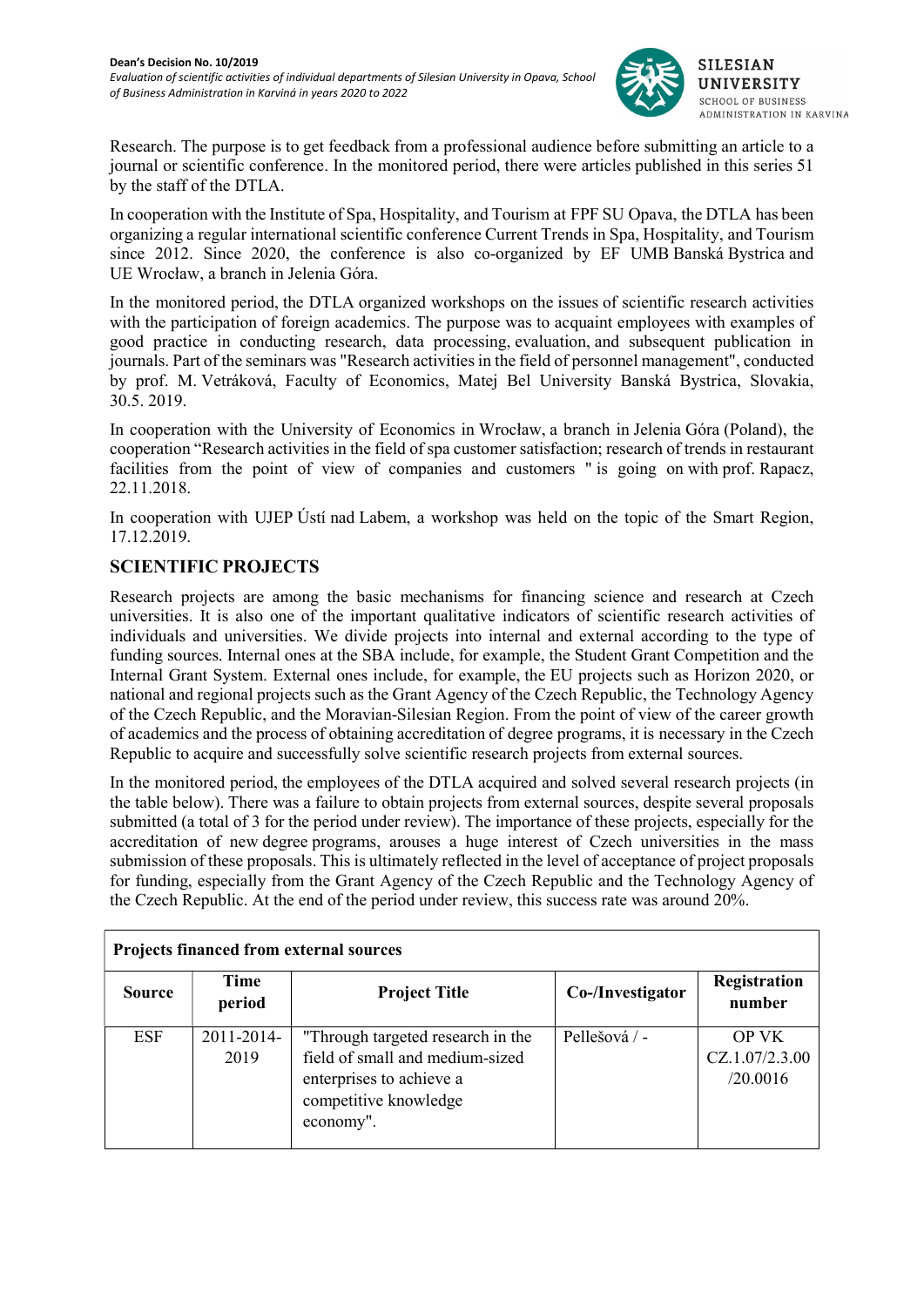

| <b>ESF</b>           | 2017-2022 | <b>Education Development at</b><br>Silesian University in Opava                                                                                                                                  | Pellešová,<br>Kostková, Kajzar,<br>Schellong/-                                                                  | CZ.02.2.69/0.0<br>$/0.0/16$ 015/00<br>02400 |
|----------------------|-----------|--------------------------------------------------------------------------------------------------------------------------------------------------------------------------------------------------|-----------------------------------------------------------------------------------------------------------------|---------------------------------------------|
| <b>MSK</b>           | 2019-2021 | Development of professionally-<br>oriented degree programs and<br>fields of education at the Silesian<br>University in Opava with the use<br>of a subsidy from the Moravian-<br>Silesian Region. | Pellešová,<br>Bobáková,<br>Chylková,<br>Kostková,<br>Štindlová,<br>Schelllong,<br>Helešic, Kajzar,<br>Karpeta/- | <b>RRC</b><br>00736/2019                    |
| Contract<br>research |           | Analysis of Czech-Polish tourist<br>attractions in the Moravian-<br>Silesian Region and Katowice<br>Voivodeship                                                                                  | Pellešová,<br>Kostková, Kajzar<br>$/$ -                                                                         |                                             |
| <b>MSK</b>           | 2019-2021 | Development of professionally-<br>oriented degree programs and<br>fields of education at the Silesian<br>University in Opava with the use<br>of a subsidy from the Moravian-<br>Silesian Region. | Pellešová,<br>Bobáková,<br>Chylková,<br>Kostková,<br>Štindlová,<br>Schelllong,<br>Helešic, Kajzar,<br>Karpeta/- | <b>RRC</b><br>00736/2019                    |

| <b>Projects financed from internal sources (university sources)</b>  |                  |                                                            |                               |                        |  |  |  |
|----------------------------------------------------------------------|------------------|------------------------------------------------------------|-------------------------------|------------------------|--|--|--|
| <b>Source</b>                                                        | Time<br>period   | <b>Project Title</b>                                       | Co-/ Investigator             | Registration<br>number |  |  |  |
| Institutional<br>Support of<br>Long-term<br>Research<br>Development  | $2017 -$<br>2019 | Trends in tourism in the<br>Moravian-Silesian Region       | Kajzar/Pellešová,<br>Kostková | IP/02/2017             |  |  |  |
| Institutional<br>Support of<br>Long-<br>term Research<br>Development | $2020 -$<br>2022 | Trends and innovations in<br>tourism in the Czech Republic | Kajzar /Pellešová, Kostková   | IP/02/2020             |  |  |  |

# NATIONAL AND INTERNATIONAL COOPERATION

At the national level, the DTLA developed cooperation with other Czech universities in the period under review, for example in co-organizing the annual conference Current trends in spa, hospitality, and tourism. Another example of departmental activities is cooperation with SVECR (Association of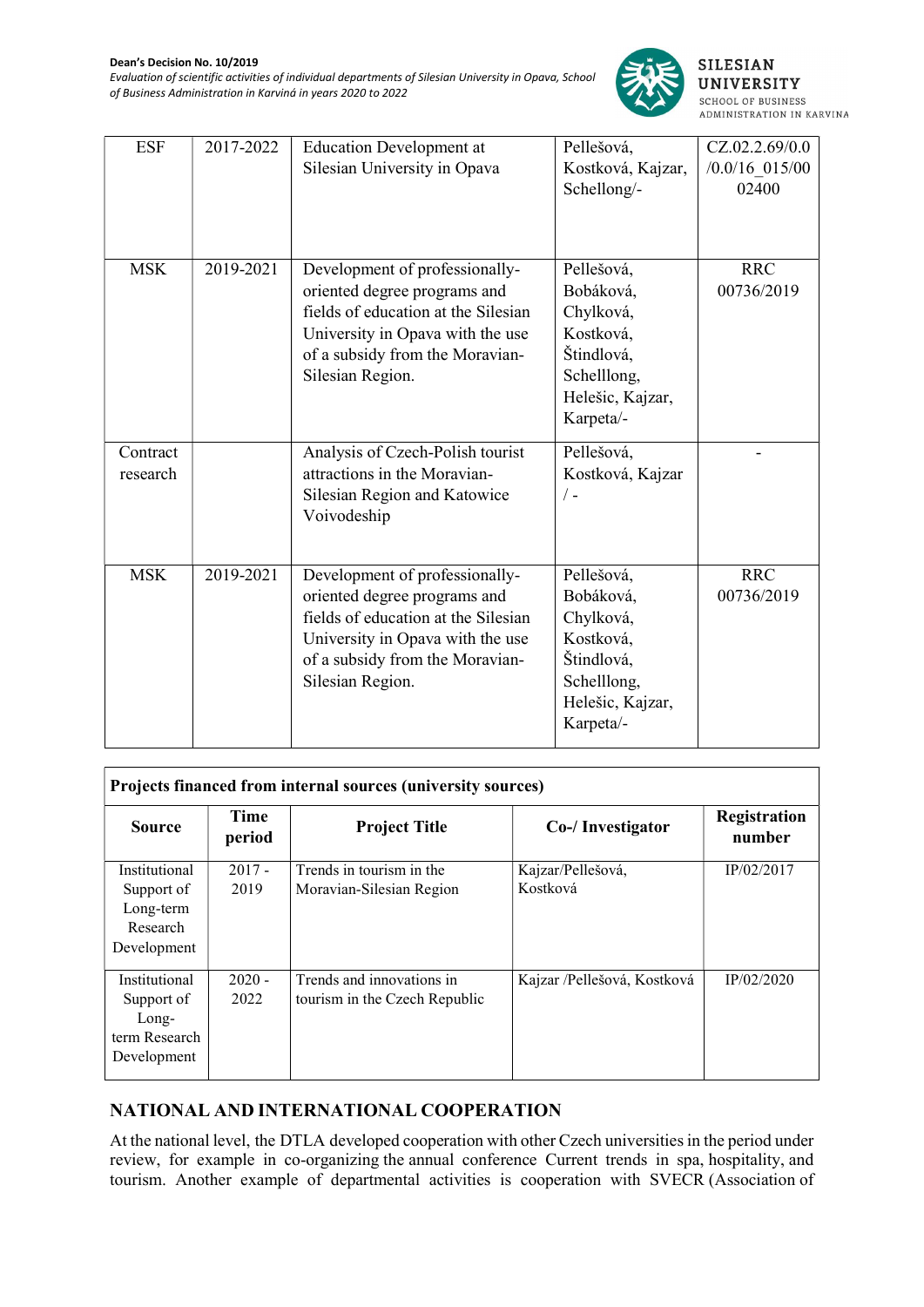

Scientific Experts in Tourism) in terms of publishing, namely issuing monographs on the relevant topics (Urban Tourism – 2019, Rural Tourism – 2020, etc.) and organizing regular scientific conferences and meetings of experts – members of the association, where topical tourism issues are discussed (e.g. Destination Management, new products in tourism industry, over tourism, etc.), with international participation of important tourism representatives and practitioners of the tourism from our country as well as from abroad, institutions and academic environment.

The department cooperates with universities in this country (e.g., the University of Hospitality Management in Prague) and abroad, e.g. in Slovakia with the Faculty of Economics of Matej Bel University in Banská Bystrica, then with the University of Economics in Kraków and the University of Economics in Wrocław, a branch in Jelenia Góra (Poland), the Faculty of Central European Studies UKF in Nitra, with selected universities in Turkey and Bulgaria. Members of the department publish in peer-reviewed scientific journals and foreign journals, peer-reviewed proceedings from domestic and foreign conferences, participate in the elaboration of study support materials, organized international workshops, participate in the international week, etc.

The department also cooperated with transnational and regional professional agencies and companies in business and tourism. Examples:

- Regional Office MSK, Department of Regional Development and Tourism,
- Municipality of Karvina,
- Czech Marketing Association, Regional Club Ostrava,
- Czech Association of Hotels and Restaurants Czech Republic
- Guides Association of the Czech Republic,
- SVECR Association of Scientific Experts in Tourism,
- Czech Association of University sport,
- Association of Professional Ski Teachers,
- Clarion Congress Hotel Ostrava \*\*\*\*,
- MSTourism, s.r.o.
- Lázně Darkov, a.s., etc.

At the international level, the DTLA developed cooperation in the following selected activities in the period under review:

- Long-term cooperation with the Department of Tourism, Faculty of Economics, Matej Bel University Banská Bystrica. A temporary outcome of the cooperation is the annual short-term mobility of teachers Erasmus +, a professional workshop for teachers (2019).
- Cooperation with a Polish university UE Wrocław, a branch in Jelenia Góra in educational and scientific research activities in the field of tourism, especially hospitality and spa. Temporary outputs of the cooperation are 4 bilateral short-term semester mobilities of Erasmus + teachers and implementation of research.
- Cooperation with the Slovak Faculty of Business of the EU in Bratislava on educational and scientific research activities in the field of the spa. The temporary outcomes of the cooperation are 2 short-term unilateral mobilities of Erasmus + teachers.
- Cooperation with the Bulgarian University of Food Technologies Plovdiv in the field of tourism, gastronomy, hotel management, spa and regional tourism. Temporary outputs of the cooperation after 2016 are 4 short-term mobility of Erasmus + teachers and 7 student mobility Erasmus + (twoo of them are Erasmus + practice).

# SOCIAL IMPORTANCE OF SCIENTIFIC AND RESEARCH ACTIVITIES

In the period under review, the DTLA's research activities focused on trends in tourism especially in the context of the region - Moravian-Silesian region, trends, and innovations in tourism. An emphasis was placed on selected tourism trends from the point of view of selected tourism enterprises and too trends from the point of view of customer satisfaction research on accommodation and catering facilities, tourism operators and tourism agencies, etc.